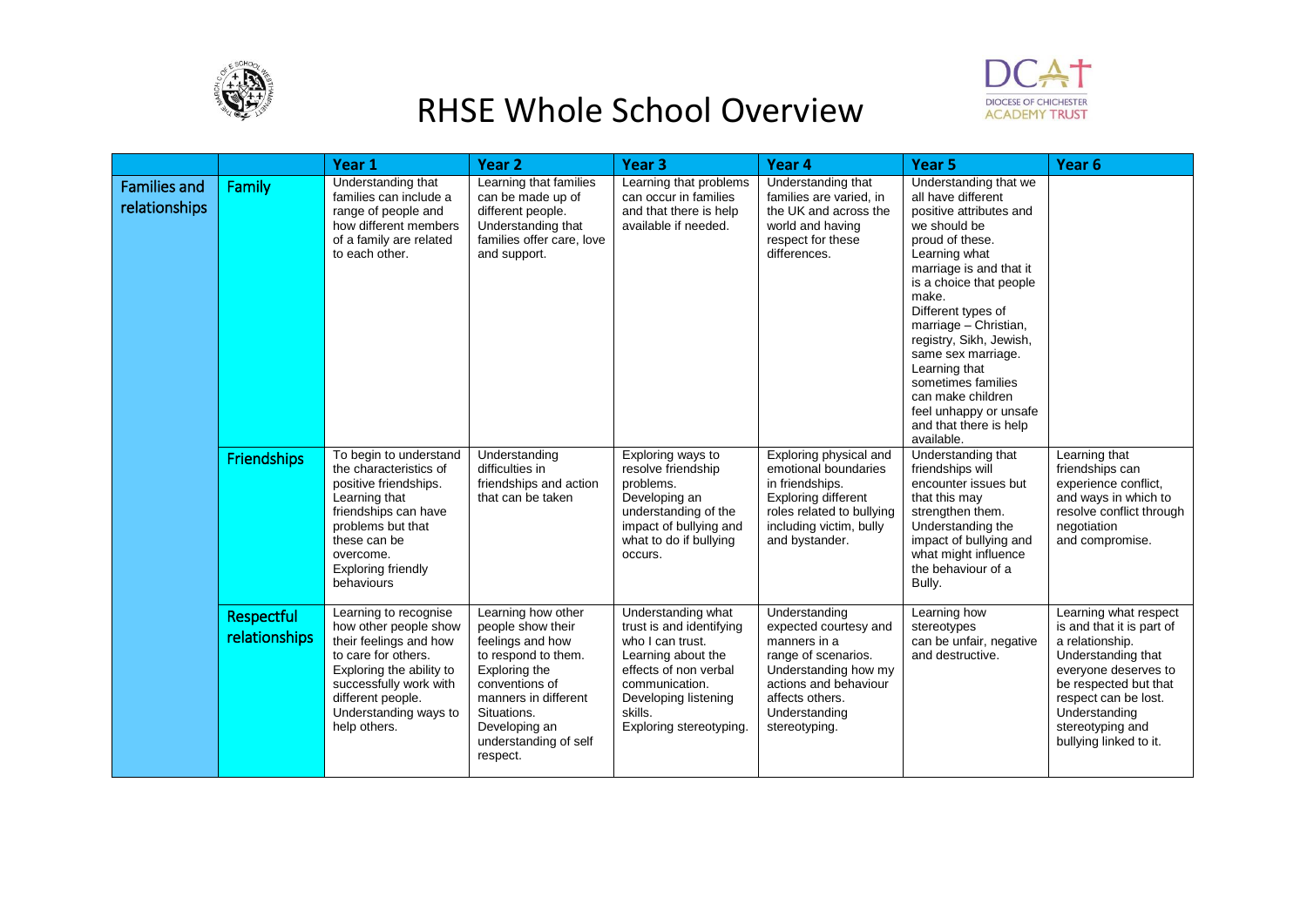



|                                | <b>Change and</b><br>loss                       |                                                                                                                                                                                                                                                                              | Exploring how loss and<br>change can affect us.                                                                                                                                                            |                                                                                                                                                                                                                                                                                                                                          | Learning what<br>bereavement<br>is and how to help<br>someone who has<br>experienced<br>bereavement.                                                                                                                                                                        |                                                                                                                                                                                                                                                            | Understanding grief<br>and the associated<br>emotions.<br>To explore the process<br>and emotions relating<br>to grief.                                                                                                                                                                                                                                                  |
|--------------------------------|-------------------------------------------------|------------------------------------------------------------------------------------------------------------------------------------------------------------------------------------------------------------------------------------------------------------------------------|------------------------------------------------------------------------------------------------------------------------------------------------------------------------------------------------------------|------------------------------------------------------------------------------------------------------------------------------------------------------------------------------------------------------------------------------------------------------------------------------------------------------------------------------------------|-----------------------------------------------------------------------------------------------------------------------------------------------------------------------------------------------------------------------------------------------------------------------------|------------------------------------------------------------------------------------------------------------------------------------------------------------------------------------------------------------------------------------------------------------|-------------------------------------------------------------------------------------------------------------------------------------------------------------------------------------------------------------------------------------------------------------------------------------------------------------------------------------------------------------------------|
| <b>Health and</b><br>wellbeing | <b>Health and</b><br>Prevention                 | Understanding the<br>importance of hand<br>hygiene.<br>Understanding the<br>risks of sun exposure<br>and how to stay safe in<br>the sun.<br>Developing an<br>understanding of<br>allergies and what to<br>do if someone has an<br>allergic reaction.                         | Developing an<br>understanding of how<br>to look after my teeth.                                                                                                                                           |                                                                                                                                                                                                                                                                                                                                          | Developing<br>independence in<br>looking after my teeth.                                                                                                                                                                                                                    | Understanding the<br>risks of exposure to<br>the sun and<br>developing<br>independence for<br>protecting myself in the<br>sun.                                                                                                                             | Understanding ways of<br>preventing illness and<br>the benefits of<br>immunisation.<br>Developing an<br>understanding of<br>possible signs of<br>illness and some<br>actions I can take.                                                                                                                                                                                |
|                                | Physical<br>health and<br>wellbeing             | <b>Exploring health</b><br>related jobs<br>and people who help<br>to keep us healthy.<br>Understanding the<br>importance of sleep<br>and positive sleep<br>habits.<br>Exploring two different<br>methods of relaxation:<br>progressive muscle<br>relaxation and<br>laughter. | Understanding the<br>importance of exercise<br>and its effect on the<br>body.<br>Understanding when<br>relaxation techniques<br>can be useful and<br>learning breathing<br>exercises to aid<br>relaxation. | Developing the ability<br>to plan for a healthy<br>lifestyle with<br>physical activity, a<br>balanced diet and rest.<br>Understanding the<br>positive impact of<br>relaxation on the<br>body and learning<br>relaxation stretches.<br>Understanding what a<br>balanced diet is and<br>the effects upon<br>mental and physical<br>health. | Identifying what makes<br>me feel calm and<br>relaxed and<br>learning visualization<br>as a tool to aid<br>relaxation.<br>Understanding the<br>skills needed for<br>different jobs and<br>exploring how my skills<br>can be used to<br>undertake certain<br>jobs and roles. | Understanding the<br>benefits of sleep and<br>developing greater<br>responsibility for<br>ensuring good quality<br>sleep.<br>Understanding the<br>relationship between<br>stress and relaxation<br>and exploring yoga as<br>a technique for<br>relaxation. | Understanding that I<br>have a responsibility to<br>look after my overall<br>health, including,<br>diet, oral hygiene,<br>physical<br>activity, rest and<br>relaxation<br>Understanding the<br>factors which<br>contribute to my<br>physical and mental<br>health<br>Identifying a range of<br>relaxation strategies<br>and situations in which<br>they would be useful |
|                                | <b>Mental</b><br><b>Health and</b><br>wellbeing | Understanding my<br>strengths<br>and qualities<br>Understanding and<br>describing feelings and<br>emotions                                                                                                                                                                   | Recognising an<br>increasing<br>range of feelings and<br>some strategies for<br>managing<br>different emotions<br>Developing empathy                                                                       | Exploring my identity<br>through the groups I<br>belong to<br>Identifying my<br>strengths and<br>exploring how I use<br>them to helps others<br>Understanding how to<br>overcome problems by                                                                                                                                             | Understanding that it is<br>normal to experience a<br>range of emotions<br>Developing the ability<br>to appreciate the<br>emotions of others in<br>different situations<br>Learning to take<br>responsibility for my                                                        | Understanding what<br>can cause stress and<br>how to deal with it<br>Exploring ways to<br>achieve a goal, setting<br>short-term, medium-<br>term and long-term<br>targets                                                                                  | Exploring my personal<br>qualities and how to<br>build on them.<br>Learning the<br>importance of<br>resilience and<br>developing                                                                                                                                                                                                                                        |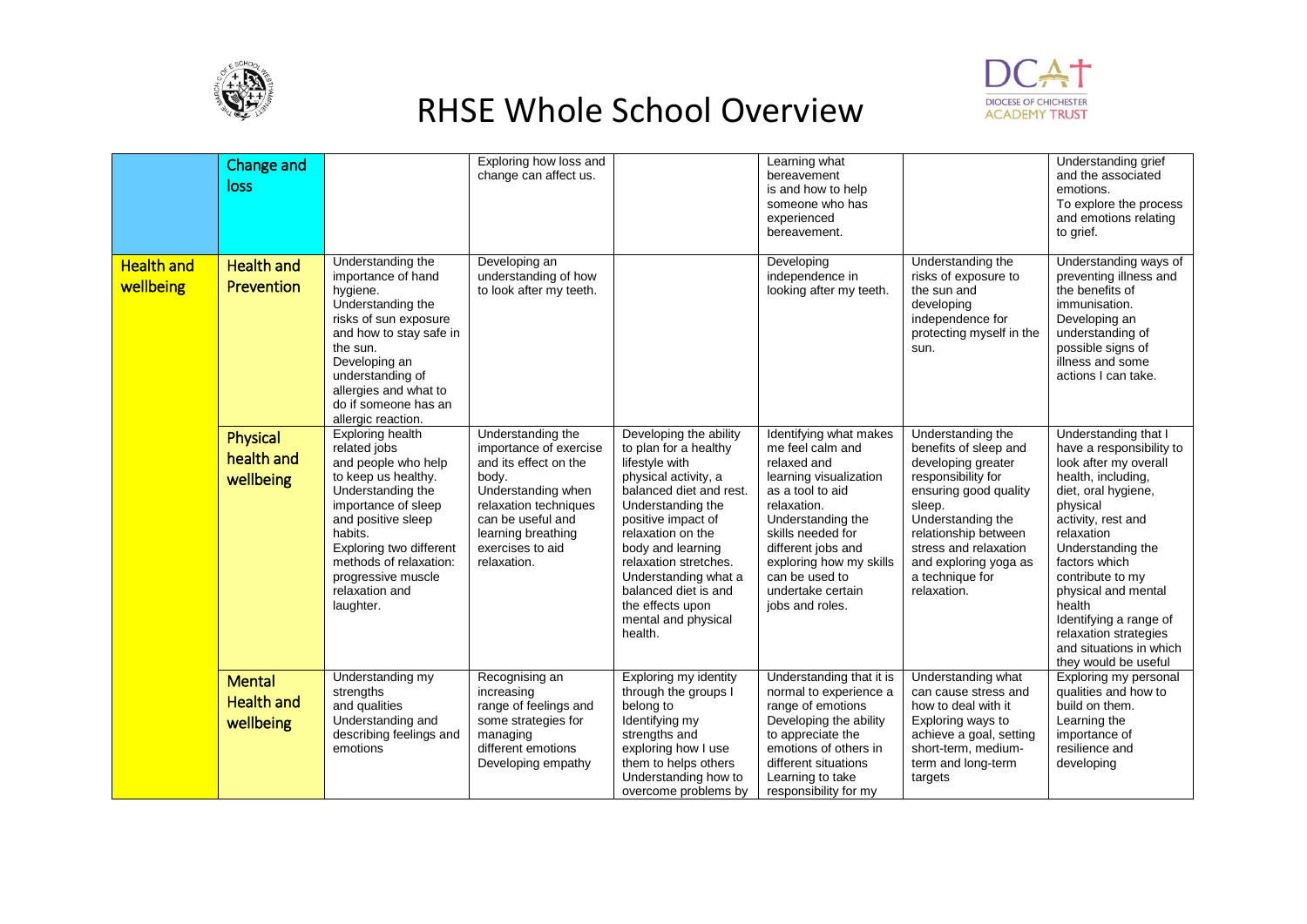



|                                    |                                       |                                                                                                                                                                                                                                                                                                                                                                                             | Identifying personal<br>goals and how to work<br>towards them<br>Exploring the need<br>for perseverance and<br>developing a growth<br>mindset                                                                                                                                                                                                                                                | breaking them into<br>smaller, achievable<br>steps                                                                                                                                                                                      | emotions and that I<br>can control some<br>things but not others<br>Developing an<br>understanding<br>of mental health<br>including experiencing<br>problems<br>Developing a growth<br>mind-set.<br>acknowledging<br>that mistakes are<br>useful to learning                                                                  | Developing the ability<br>to take responsibility<br>for and manage my<br>feelings<br>Identifying how failure<br>can make me feel,<br>learning to<br>manage those feelings<br>and that failure is an<br>important<br>part of success | strategies for being<br>resilient in challenging<br>situations.<br>Identifying long-term<br>goals and developing a<br>plan as to how to<br>achieve them.                                                                                                                                                                                       |
|------------------------------------|---------------------------------------|---------------------------------------------------------------------------------------------------------------------------------------------------------------------------------------------------------------------------------------------------------------------------------------------------------------------------------------------------------------------------------------------|----------------------------------------------------------------------------------------------------------------------------------------------------------------------------------------------------------------------------------------------------------------------------------------------------------------------------------------------------------------------------------------------|-----------------------------------------------------------------------------------------------------------------------------------------------------------------------------------------------------------------------------------------|-------------------------------------------------------------------------------------------------------------------------------------------------------------------------------------------------------------------------------------------------------------------------------------------------------------------------------|-------------------------------------------------------------------------------------------------------------------------------------------------------------------------------------------------------------------------------------|------------------------------------------------------------------------------------------------------------------------------------------------------------------------------------------------------------------------------------------------------------------------------------------------------------------------------------------------|
| Safety and<br>the changing<br>body | Being safe<br>including<br>online     | Understanding how to<br>respond appropriately<br>to adults in a range of<br>settings<br>Understanding what to<br>do if I get lost<br><b>Exploring potential</b><br>hazards in the home<br>and how to avoid these<br>Understanding the<br>roles people have<br>within the local<br>community to help<br>keep me safe<br>Developing an<br>understanding<br>of appropriate physical<br>contact | Developing an<br>understanding of being<br>safe near roads and<br>learning how to cross<br>roads safely<br>Understanding the<br>safe use of medicines<br>Beginning to<br>understand the<br>importance of staying<br>safe online<br>Understanding the<br>difference between<br>secrets and surprises<br>Understanding the<br>concept of privacy and<br>naming the private<br>parts of my body | Understanding ways to<br>keep safe when<br>crossing and near<br>roads<br>Developing skills as a<br>responsible digital<br>citizen Recognising<br>and responding to<br>cyberbullying<br>Beginning to recognise<br>unsafe digital content | Developing an<br>understanding of being<br>safe online<br>Understanding how to<br>seek help if I need to<br>Exploring the<br>difference between<br>private and public<br>Understanding that<br>age restrictions are<br>designed to protect me<br>Learning about the<br>benefits and risks of<br>sharing information<br>online | Developing an<br>understanding of how<br>to ensure relationships<br>online are safe<br>Recognising an<br>increasing<br>number of online risks<br>and ways to stay safe<br>online                                                    | Developing an<br>understanding<br>about the reliability of<br>online information<br>Exploring online<br>relationships including<br>dealing with problems<br>Understanding that<br>online relationships<br>should be treated in<br>the same way as<br>face to face<br>relationships<br>Knowing where to get<br>help with any online<br>problems |
|                                    | Drugs,<br>alcohol and<br>tobacco      | Exploring what is and<br>isn't safe to put in or<br>on my body                                                                                                                                                                                                                                                                                                                              | Learning how to be<br>safe around medicines                                                                                                                                                                                                                                                                                                                                                  | Exploring that people<br>and things can<br>influence me<br>and I need to make the<br>right decision for me<br>Exploring choices and<br>decisions that I can<br>make                                                                     | Understanding the<br>risks associated with<br>tobacco                                                                                                                                                                                                                                                                         | Understanding the<br>influence<br>others can have on me<br>Learning strategies I<br>can use to overcome<br>pressure from<br>others                                                                                                  | Understanding the<br>risks associated with<br>alcohol                                                                                                                                                                                                                                                                                          |
|                                    | The<br>changing<br>adolescent<br>body |                                                                                                                                                                                                                                                                                                                                                                                             | Knowing the names of<br>parts of my body                                                                                                                                                                                                                                                                                                                                                     |                                                                                                                                                                                                                                         | Developing an<br>understanding of<br>physical and emotional<br>changes as I grow up                                                                                                                                                                                                                                           | Understanding the<br>physical changes from<br>childhood to adulthood<br>Developing an                                                                                                                                               | Knowing the changes<br>experienced during<br>puberty<br>Understanding how a<br>baby is conceived and<br>develops                                                                                                                                                                                                                               |